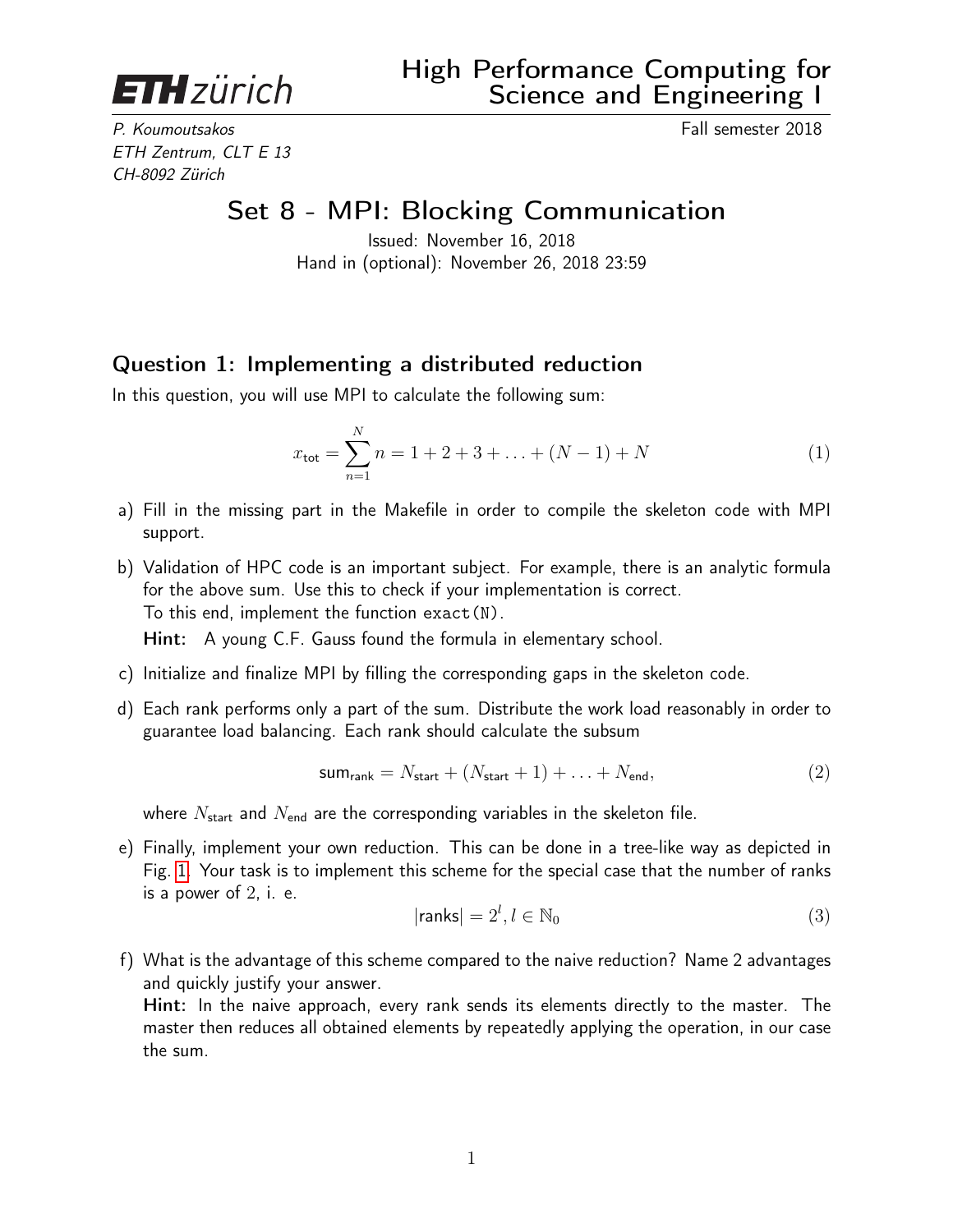<span id="page-1-0"></span>

Figure 1: The communication pattern of a tree-like reduction. Each circle represents a rank, the number inside is the rank ID. Communication takes place along the arrows.

## Question 2: MPI Bug Hunt

Find the bug(s) in the following MPI code snippets and find a way to fix the problem!

```
a) \frac{1}{1} const int N = 10000;
     2 double* result = new double[N];
     3 // do a very computationally expensive calculation
     4 // ...
     5
     6 // write the result to a file
     7 std::ofstream file("result.txt");
     8
     9 for(int i = 0; i <= N; ++i){
    10 file \le result[i] \le std::endl;
    11 }
    12
    13 delete[] result;
b) \frac{1}{1} // only 2 ranks: 0, 1
    2 double important_value;
     3
     4 // obtain the important value
     5 / / ...6
     7 // exchange the value
     s if(rank == 0)
     9 MPI_Send(&sum, 1, MPI_DOUBLE, 1, 123, MPI_COMM_WORLD);
    10 else
    11 MPI_Send(&sum, 1, MPI_DOUBLE, 0, 123, MPI_COMM_WORLD);
    12
    13 MPI_Recv(
```